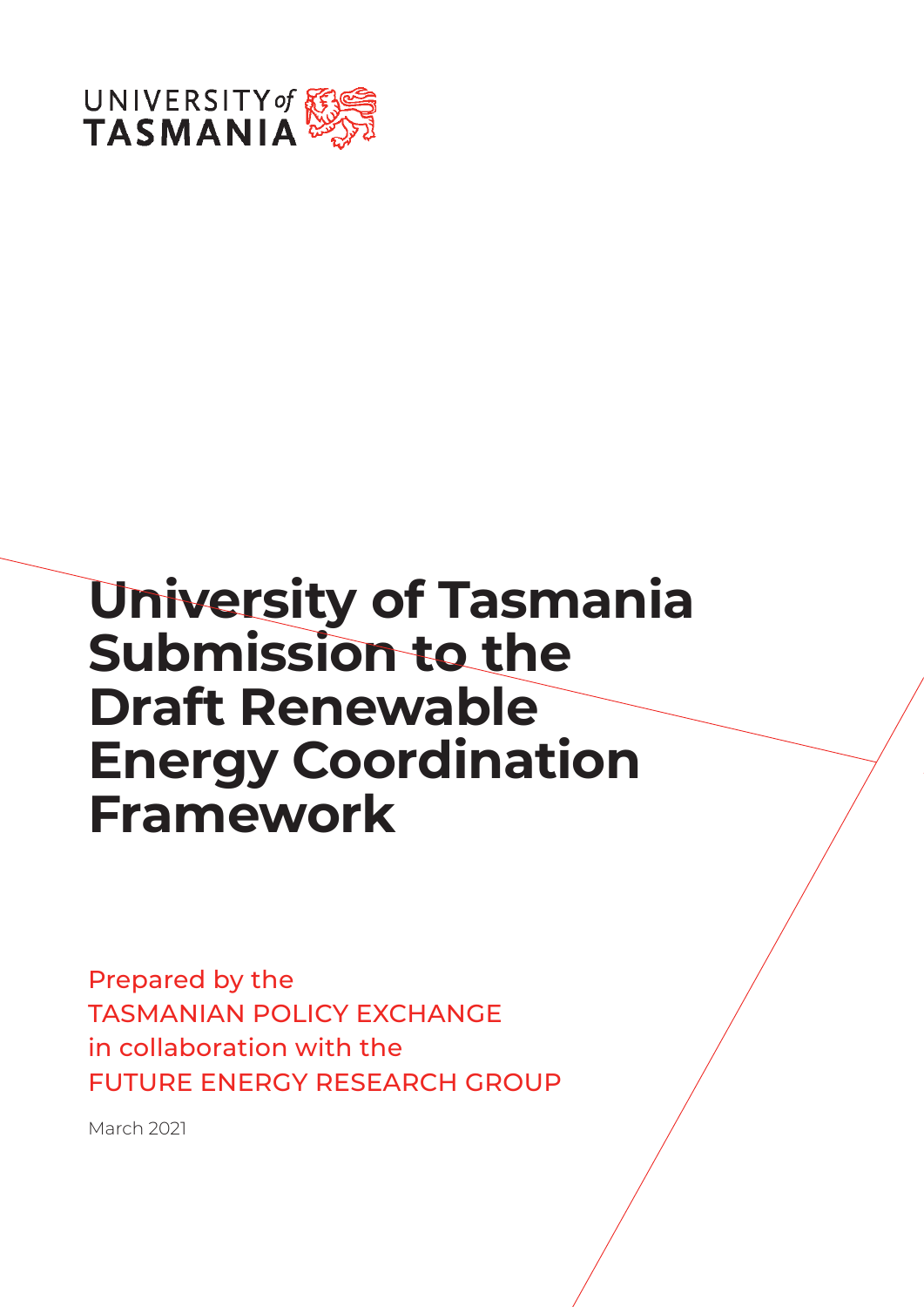#### **ACKNOWLEDGEMENTS**

This submission has been prepared by the Tasmanian Policy Exchange (TPE) in collaboration with the Future Energy Research Group at the University of Tasmania.

The TPE has been established to enable the University of Tasmania to make timely and informed contributions to key policy debates occurring in Tasmania thus making a positive contribution to the future of our state and its people.

The Future Energy Research Group is a research collaboration at the University of Tasmania focusing on energy governance, markets, culture, and technologies. The group brings together expertise from across the University to produce high quality research and to develop options for future energy provision in Tasmania and beyond (https://www.utas.edu. au/arts-law-education/research/future-energy)

The TPE and the Future Energy Research Group are grateful to the many researchers and staff across the University who contributed their time and expertise to the preparation of this submission.

#### **Contributing Authors**

Richard Eccleston, Director, TPE and Professor of Political Science

Evan Frankin, Co-Director, Future Energy Research Group and Associate Professor in Energy and Power Systems

Dr Clinton Levitt, Co-Director, Future Energy Research Group and Lecturer in Economics

Dr Benjamin Parr, Energy Policy Analyst, TPE Dr Phillipa Watson, Research Fellow, Syndicate of Technology, Environments and Design (TED)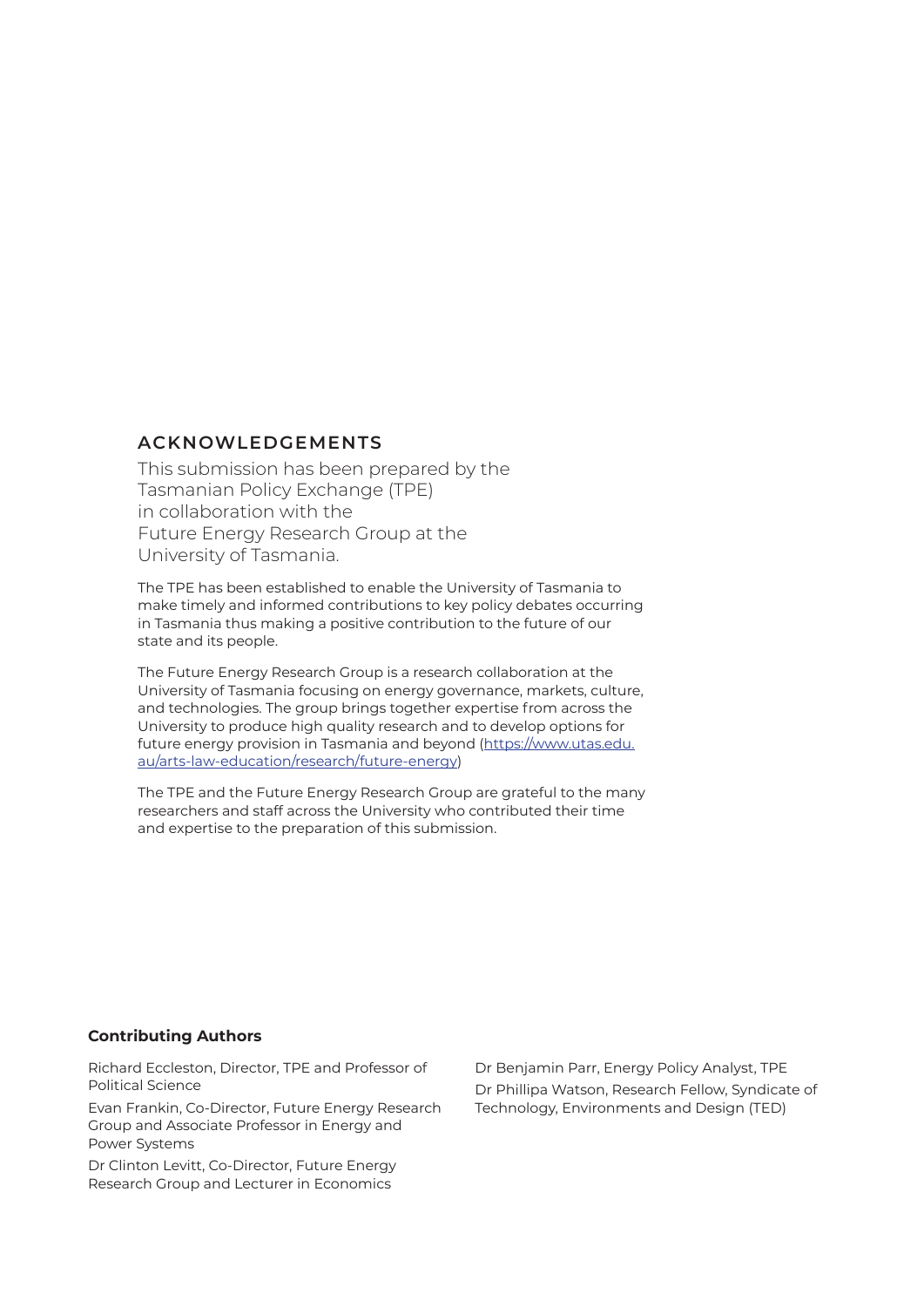

# **Table of contents**

| List of acronyms         |                                                         |  |
|--------------------------|---------------------------------------------------------|--|
| <b>Executive Summary</b> |                                                         |  |
| Section 1:               |                                                         |  |
| Section 2:               |                                                         |  |
| Section 3:               | Establishing a centralised Renewable Energy Planning    |  |
|                          |                                                         |  |
| Section 4:               | Establishing community partnerships and benefit sharing |  |
| Section 5:               |                                                         |  |
| References               |                                                         |  |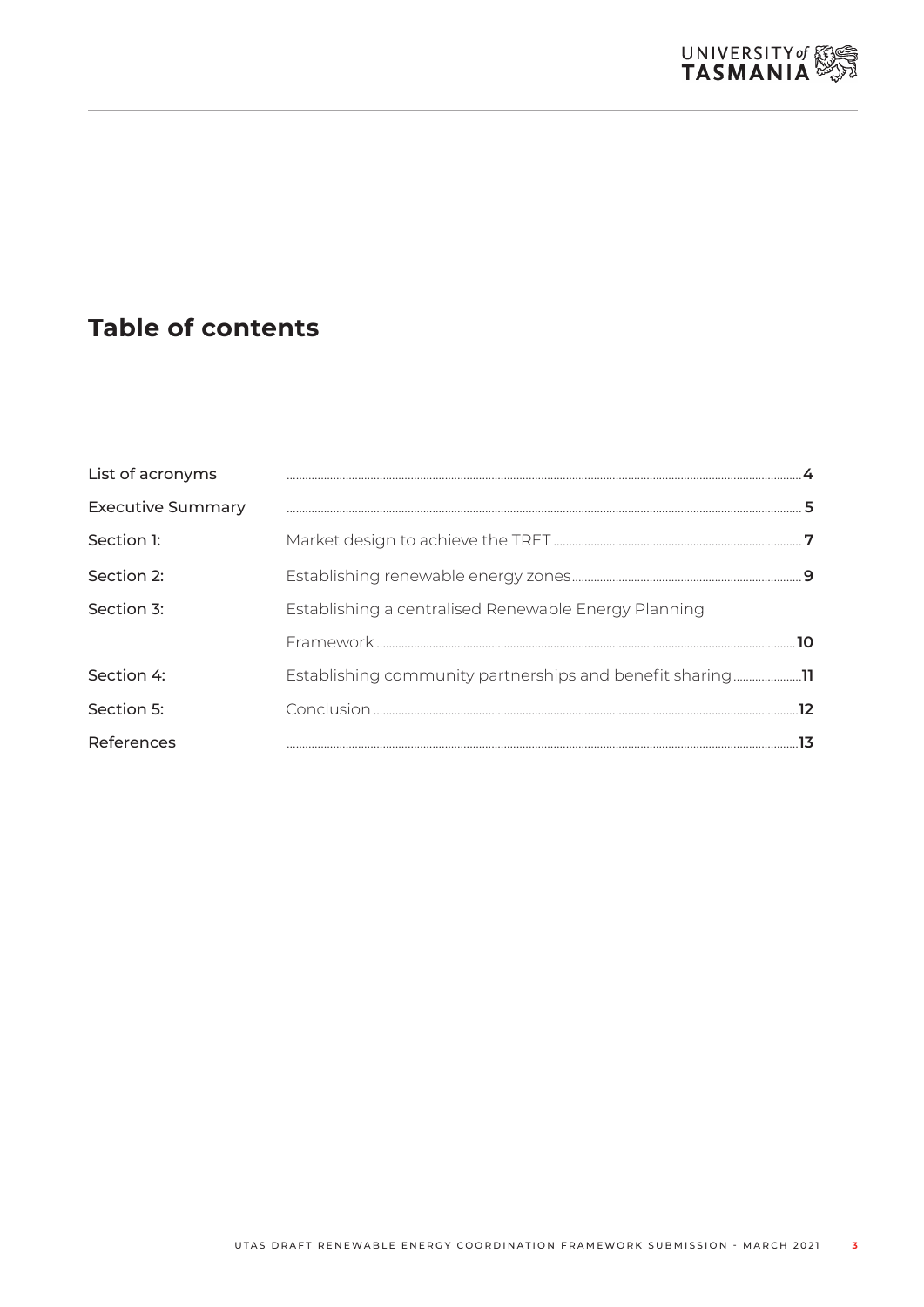## List of acronyms

AEMO - Australian Energy Market Operator EPA - Environment Protection Authority ESB - Energy Security Board GWh - Gigawatt hours ISP - Integrated System Plan LREC - Large-scale renewable energy certificate NEM - National energy market REC - Renewable energy certificate REZ - Renewable energy zone TREAP - Tasmanian Renewable Energy Action Plan TRECF - Tasmanian Renewable Energy Coordination Framework TRET - Tasmanian Renewable Energy Target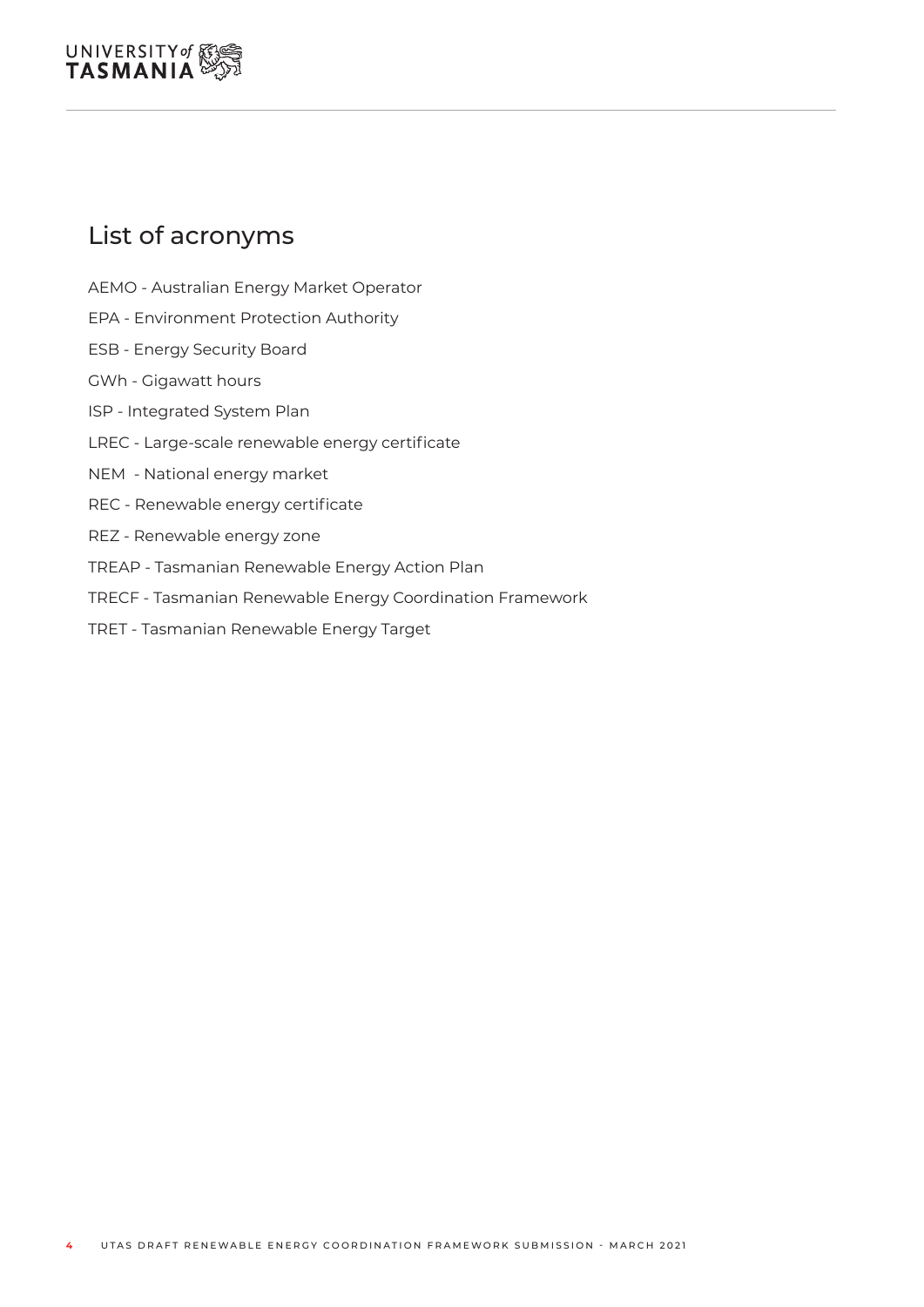# Executive Summary

The *Tasmanian Renewable Energy Action Plan* (*TREAP*) established an ambitious goal of doubling renewable energy generation in Tasmania by 2040, which has the potential to deliver long term economic, social and environmental benefits both in Tasmania and beyond.

Whereas the TREAP establishes a 200% renewable generation target and identifies ways in which Tasmania's renewable energy resources can be used to reduce emissions and promote emerging low carbon industries, the Tasmanian Renewable Energy Coordination Framework (TRECF) addresses the questions of how to promote renewable energy investment and where new renewable energy projects and associated infrastructure should be located?

Australia's electricity system is undergoing a rapid transition from fossil fuel-based generation to a future where renewables play a much larger role. This transition promises significant economic and environmental benefits, but it is complex and requires careful planning in terms of renewable energy projects, transmission infrastructure and market design. The policy challenge facing the Tasmanian Government is compounded by the fact that prior to the implementation of the Energy Security Board's (ESB) Post-2025 Market Design process there may not be sufficient market incentives to support the investment in renewable energy projects required to meet the Tasmanian Renewable Energy Target (TRET). Given this situation, the TRECF is particularly important, both to support the next phase of renewable development in Tasmania and to contribute to the design of a national market framework which will ensure the supply of affordable and reliable electricity to consumers as Australia continues the transition to a low emissions electricity system.

Given these complexities, this brief submission will provide a high-level response to the main consultation questions raised in the TRECF. Our focus is on identifying the key questions which the final TRECF report should address and the specific approaches that should be considered.

#### **Key ojectives**

The TRECF identifies three broad objectives which are central to the successful implementation of the TREAP. These are:

1. Developing a market design and financial models to facilitate investment in new renewable generation while promoting transparency and

minimising the financial risk to Tasmanian stateowned energy businesses and taxpayers. The approach can be used to inform the ESB's Post-2025 Market Design.

- 2. Developing a planning and approvals framework to identify optimal sites for new renewable projects and to support timely approvals.
- 3. Developing a comprehensive approach to community collaboration and benefit sharing to enhance community support for renewable energy projects and to maximise the long-term benefits to Tasmanian communities. .

#### **Specific goals of the TRECF**

This submission argues that a carefully designed and transparent framework for the funding and approval of new renewable energy projects in Tasmania will deliver a number of benefits which will support the implementation of the TREAP. It will:

- Ensure that new renewable energy projects can be delivered in a timeframe to meet the needs of the National Energy Market (NEM) as specified in the Integrated System Plan (ISP).
- Provide more certainty for proponents of renewable energy projects while identifying and minimising financial risks to Tasmania stateowned energy businesses and taxpayers.
- Enhance community support for the TRET by identifying the scale and location of likely renewable projects while maintaining a robust planning and approvals process and a commitment to community collaboration and benefit sharing.
- Strengthen the national case for Marinus Link through the development of a clear framework for implementing the TRET.

Reflecting these aims and the complexity of the issues central to the TRECF, this brief submission provides high level insights and outlines key issues for further consideration in relation to: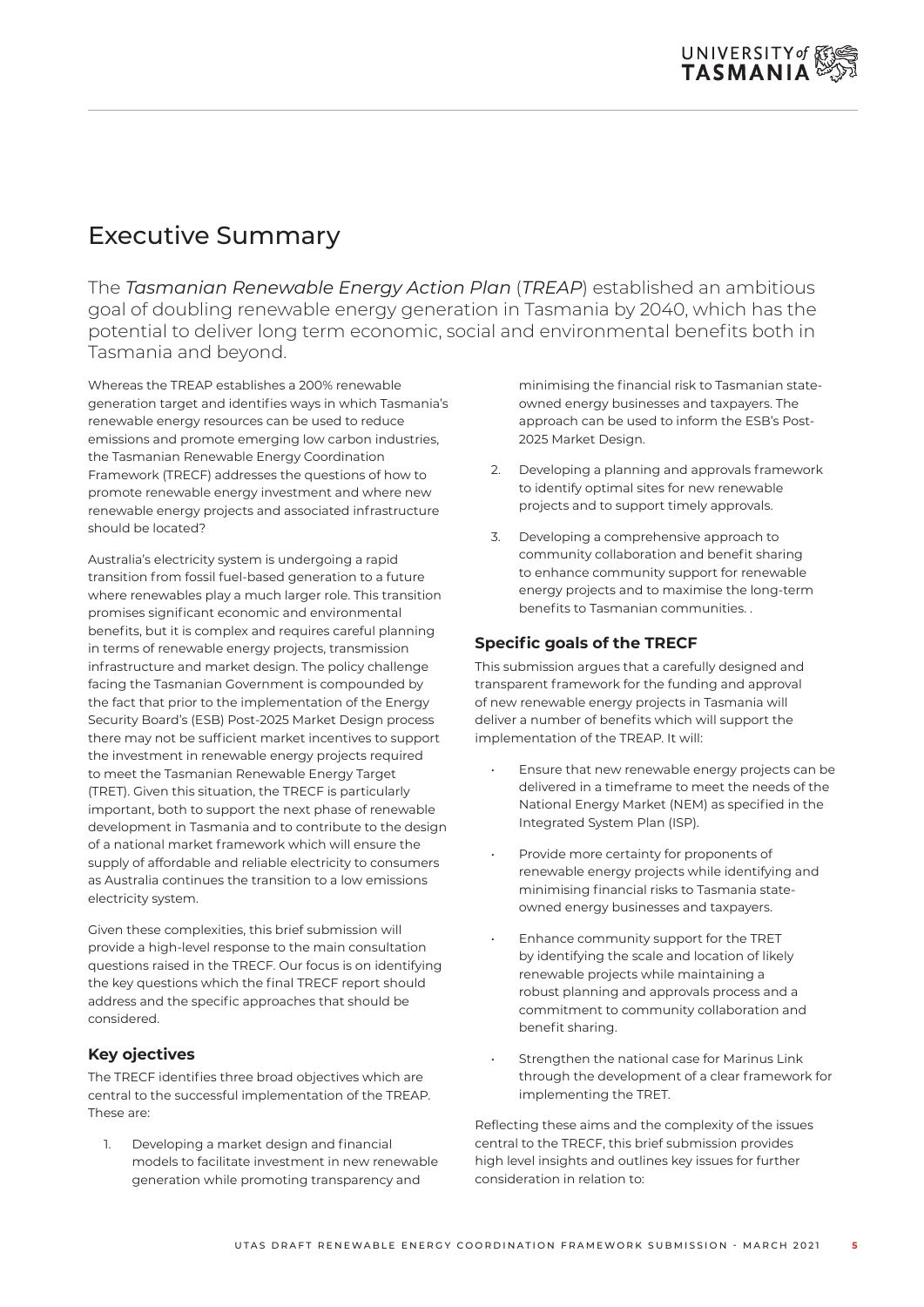- 1. Market design required to promote investment in renewable energy generation in Tasmania
- 2. Establishing renewable energy zones (REZs)
- 3. Establishing a centralised Renewable Energy Planning Framework
- 4. Establishing Community Partnerships and Benefit Sharing

This submission endorses the agenda proposed in the TRECF consultation paper but notes that questions of energy market design, REZs, centralised planning and community collaboration are benefit sharing are complex and will require detailed policy development and analysis before the Coordination Framework can meet its stated objectives.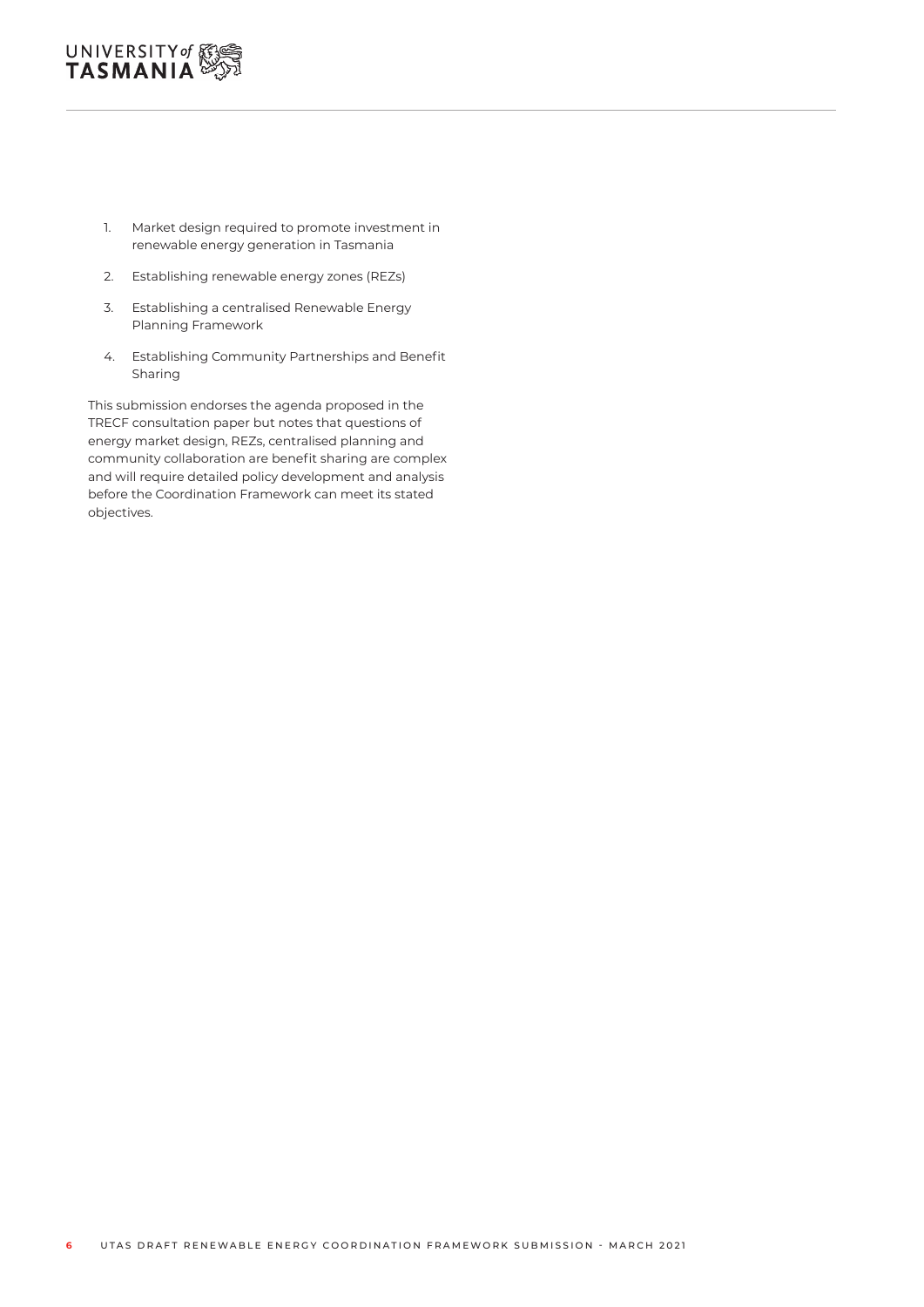# Section 1:

# **Market design to achieve the TRET**

Tasmania is a leader in renewable generation having become 100% self-sufficient in late 2020 and with a world leading goal of being 200% renewable by 2040. Creating effective and transparent financial incentives for new renewable generation projects will require an innovative approach to market design, especially given the ongoing work of the ESB's Post-2025 National Electricity Market Review (ESB 2020).

The mix of electricity generation in the NEM is moving towards large scale renewables in more decentralised and dispersed locations. By 2040 it is estimated that 26-50 GW of new renewable generation will be added to the NEM supported by between 6 and 19 GW of flexible and dispatchable resource.

There is broad recognition of the need to develop nationally consistent approaches to incentivising investment in new renewable generation (as well as system services and demand management) but until the ESB's review of NEM's post-2025 market design is completed states are developing their own approaches. These include reverse auctions and direct incentives..

#### **REVERSE AUCTIONS – VICTORIA, NSW AND THE ACT**

By the end of 2021 Victoria's reverse auctions will have contracted over 1500mw of renewable generation as part of the state's commitment to secure 50% of electricity from renewable sources by 2030 (plus \$540 million on transmission). Reverse auctions can be an efficient and transparent mechanism to subsidise new renewable generation in markets with sufficient scale and market participants to ensure genuine competition. Government specifies the quantum of renewable electricity it is seeking to purchase and the developer willing to supply at the lowest price wins a purchasing agreement. In practice reserve auctions are complex and involve risks, especially in rapidly changing markets such as for renewable energy. For example. financial risks associated with a commitment to a long-term purchasing agreements can be managed through contracts of difference.

NSW's Renewable Energy Plan released in November 2020 will also use reverse auctions to award 20 year contracts for new renewable projects in their REZs to establish a minimum return on new electricity generated. Renewables Tasmania should carefully analyse the use of reverse auctions in Victoria and NSW and assess whether they are a suitable instrument for the Tasmanian context.

Despite the advantages of reverse auctions there are some challenges associated with using this approach to market design in the Tasmanian context given the small-scale supply market and fact that any renewable capacity purchased through a reverse auction will be exported rather than used to meet on-island demand (see UTAS 2020, pp 20-22).

#### **DIRECT INCENTIVES – QUEENSLAND, AND THE NATIONAL CLEAN ENERGY FINANCE CORPORATION**

Market-based models for incentivising renewable energy development are preferable from a fairness and efficiency perspective but may not be appropriate in smaller, imperfect markets. An alternative is the direct provision of incentives via grants, equity holdings or loans. Nationally the Clean Energy Finance Corporation has invested over \$6 billion in a wide range of renewable energy and emissions reduction projects since 2012, while at a state level the Queensland Government has established state-owned CleanCo to directly develop or invest in 1000 MW of new renewable generation by 2025.

#### **TASMANIA**

Tasmania has a relatively unique market structure given the state has sufficient renewable generation capacity to meet 100% of on-island demand and new renewable supply is not required to 'build out' or replace fossil fuel generation. However, it is important to note that the Tasmanian energy system is connected to the NEM via Basslink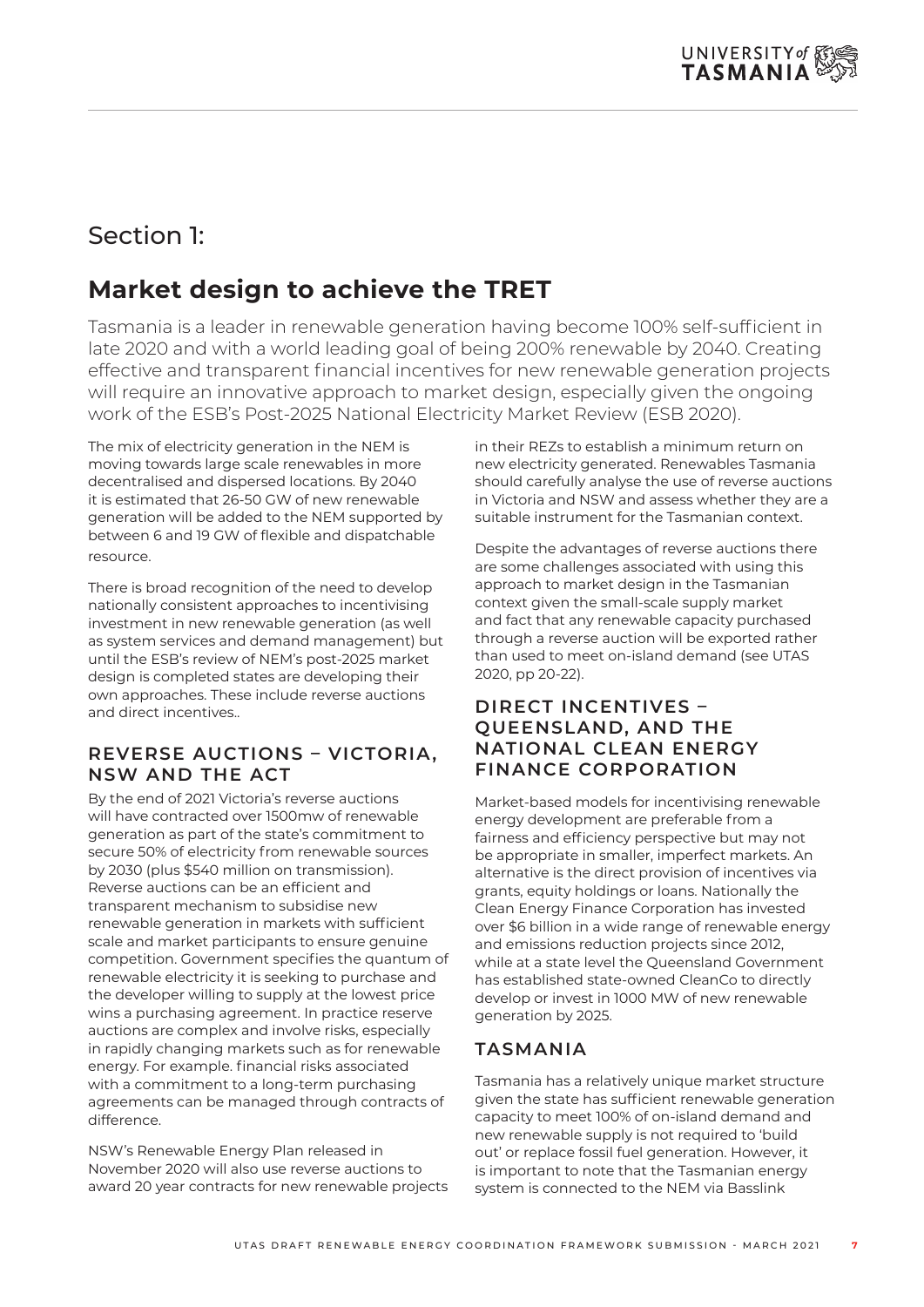and this integration will increase if Marinus Link proceeds with significant implications for the Tasmanian energy market.

The financial viability of early wind projects in Tasmanian was supported by Large-scale Renewable Energy Certificates (LRECs) but these are no longer available (and hence the use of other incentives in other states) and given the state's focus on the exporting renewable energy it is difficult to design a state-based Renewable Energy Certificate (REC) scheme.

More recent wind projects have been underwritten by long-term purchasing agreements negotiated on a project-by-project basis. This approach promotes private investment in new renewable energy projects but arguably lacks transparency and effectively shifts the financial risk associated with new renewable projects to taxpayers.

A further complication in the absence of a national market framework is developing a state-level pricing model to encourage the development of dispatchable supply and deep storage on which the NEM will increasingly depend.

The issue of energy market design is complex and this is especially true given the nature of the TRET and the fact that, as noted above, new renewable generation in Tasmania will provide a system services/deep storage function for the wider NEM. It is likely that the ESB's post-2025 Market Design Review will deliver a national framework which will support investment in Marinus Link, Battery of the Nation and additional on-island renewable development. In the interim, detailed analysis of alternative approaches to market design and their relevance to the contemporary Tasmanian context should be undertaken, including analysis of the financial implications of different approaches for a range of likely future energy market scenarios.

#### **MARKET DESIGN PRINCIPLES**

Any market framework design to support the TRET should be guided by the following principles:

**Transparency**: Where possible, any public subsidy (which may be necessary and should be justified in terms of economic development or emissions reduction benefits) should be transparent as should the distribution of financial risks associated with a project.

**Consistency**: There should be a consistent approach to renewable energy developments and the incentives available to them. If subsidies are not allocated via a competitive process such as a reverse auction (as in Victoria, NSW and the ACT), then they should be applied using a formal application process which is subject to independence assessment (as in Queensland through CleanCo).

**Financial sustainability**: The long-term financial consequences (both return to taxpayers and impact on electricity prices) of renewable energy purchasing or supply agreements entered into by the Tasmanian Government or state-owned energy businesses in order to achieve the TRET should be assessed for a range a likely energy market scenarios.

The successful implementation of the *TREAP* is dependent on developing a market design and incentives which balance the needs of investors with those of the Tasmanian community. The ESB Review of the NEM post-2025 market design will be critical to Tasmania achieving the TRET and the Tasmanian Government, through Renewables Tasmania, should undertake detailed analysis of market design models used in other jurisdictions and their relevance to Tasmania's unique circumstances. This analysis should include modelling of financial and energy pricing implications for a range of likely scenarios.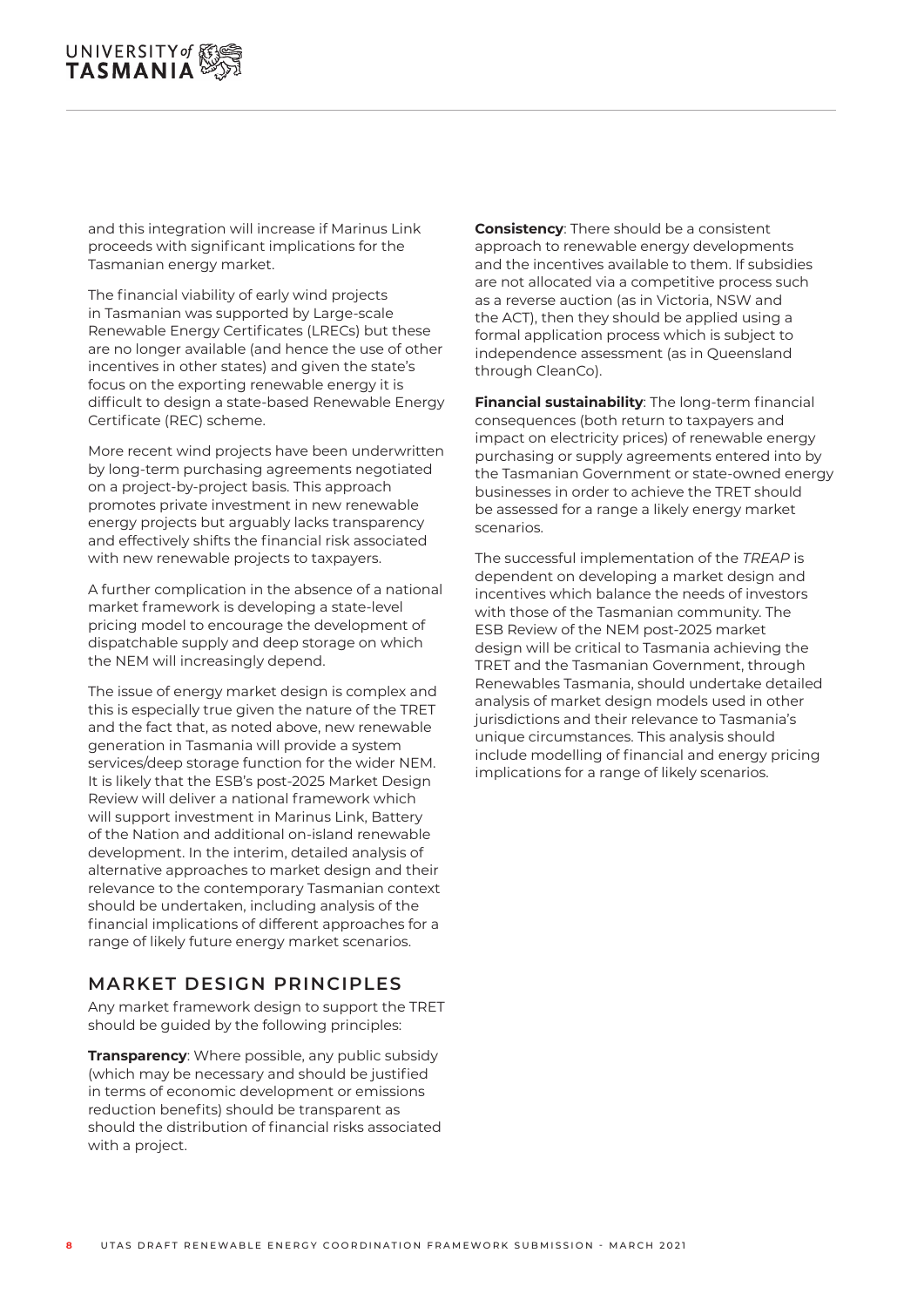# Section 2:

# **Establishing renewable energy zones**

The goal of the TRECF is to encourage investment in renewable energy projects and to centralise and expedite renewable energy planning and approvals processes. Given the rapid transition to renewable energy generation occurring across the NEM there is a clear need to establish a planning framework which can deliver new projects into the grid at 'optimal timing' however, as noted below, there are tradeoffs that need to be carefully considered and managed.

A central objective of the Draft TRECF is to establish renewable energy zones (REZs) in Tasmania as the preferred areas in which the estimated 2000MW (UTAS 2020, p. 18) of new renewable generation capacity, capable of delivering 10,000 GWh of renewable energy annually by 2040, would be developed. These zones would be based on AEMO's 2020 Integrated Systems Plan and would identify sites with cost effective access to transmission infrastructure and renewable energy potential while minimising social and environmental impacts.

Establishing clearly defined REZs is also a key feature of renewable energy strategies in both Victoria and NSW, with learnings from Victoria being particularly instructive for establishing REZs in Tasmania (Victoria 2021). While the REZs are important for planning transmission infrastructure, if they are established through a process that combines independent analysis and a commitment to community collaboration then the approach also has the potential to alleviate community concerns in relation to renewable energy developments.

#### **FURTHER CONSIDERATIONS**

There is broad support for the establishment of REZs but the following issues warrant further consideration.

#### **The scale of REZs**

The Australian Energy Market Operator (AEMO) proposed REZs across the NEM are based primarily on technical considerations including the proximity to existing and proposed transmission infrastructure, wind and solar resource and major consumers. Within these regional zones, governments can work with communities to identify smaller parcels of land which meet technical criteria while minimising social and

environmental impacts. Identifying smaller parcels of land suitable for renewable projects can serve as the basis for an expedited planning and approval process. The TRECF consultation document (Renewables Tasmania 2021, p. 22) commitment to 'provide further state-level detail to drive optimal generation siting' appears to be consistent with this approach.

#### **Planning and environmental approvals**

A collaborative approach to establishing small-scale REZs for future renewable energy developments can enhance community support and help expedite planning and approval processes (assuming REZs have been established to minimise social and environmental impacts). However, developments within REZs should still be subject to the same environmental and planning assessments and standards which currently exist to allay concerns that such standards are being eroded.

Reflecting the need to maintain assessments standards, the TRECF consultation document (Renewables Tasmania 2021, p. 21) commits to maintaining 'existing robust and independent regulatory assessment process'. The Victorian Government's recent Directions Paper on establishing REZs has been criticised for failing to give sufficient consideration to environmental impacts (Government of Victoria, 2021). Given Tasmania's world-class environmental assets and history of environmental conflict, it will be important to adopt a best practice approach to assessing and minimising environmental impacts associated with renewable energy projects. To this end, UNESCO's Guidance Tool to avoid and mitigate the possible negative impacts of renewable energy projects on World Heritage properties could be considered (UNESCO 2021).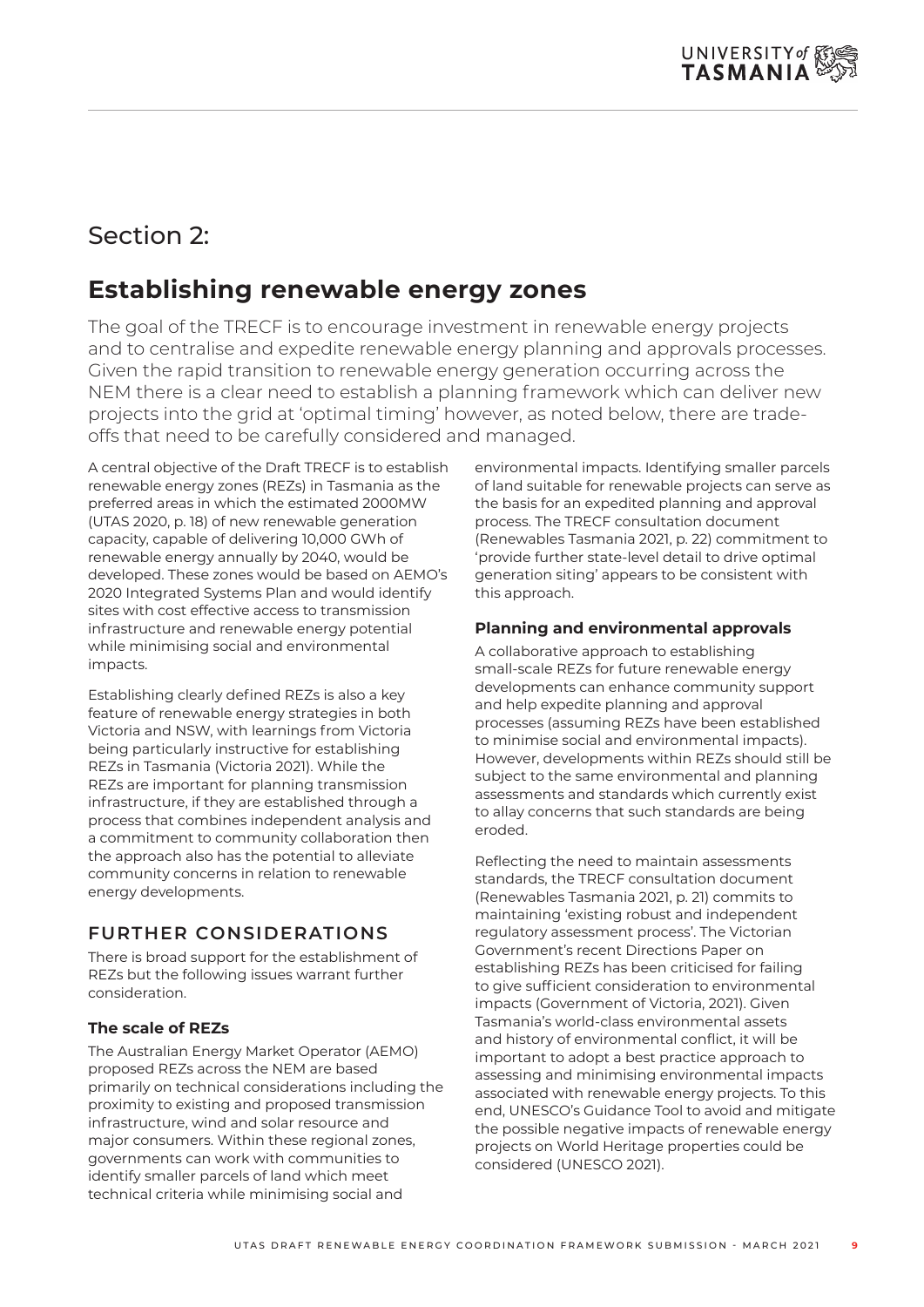### Section 3:

### **Establishing a centralised Renewable Energy Planning Framework**

A central objective of the TRECF is to streamline planning and environmental approvals and the associated community consultation and engagement process (Actions 1.2.3, 1.2.3 & 1.3.1).

NSW has adopted a fast-track approach to renewable energy planning approvals, including for Snowy 2.0. The NSW approach is to fast-track approvals for transmission infrastructure as a means to unlock and incentivise large scale solar and wind projects in REZs. Accelerated approvals for renewable energy developments in NSW have been motivated by the twin desires to encourage investment and jobs in a post-COVID environment and to decarbonise the state's electricity system.

The proposed centralisation of renewable energy planning processes could deliver benefits but there are also a number of considerations and risks with the proposed framework which should be addressed. Specifically, if there is a perception that planning standards and assessments have been eroded or if the proposed Renewable Energy Planning Commission lacks independence and accountability then it may undermine community support for and confidence in the TREAP.

Issues which should be clarified and addressed include:

- The role, authority and accountability of the Renewable Energy Coordinator needs to be clearly defined and carefully justified. Concentrating a number of responsibilities such as investment promotion, community engagement and collaboration and oversight functions in one such position creates governance and political risks. Key questions include whether the Coordinator is a statutory appointment? How are they appointed? What is the right of appeal and is their oversight from the courts or ombudsman? Where possible the Tasmanian approach should be based on best practice models in other jurisdictions.
- Under what circumstances would a development be reviewed or delayed? Would the Environmental Protection Authority (EPA) have a role in the process? What if aboriginal artifacts or items of cultural significance were discovered at a development site?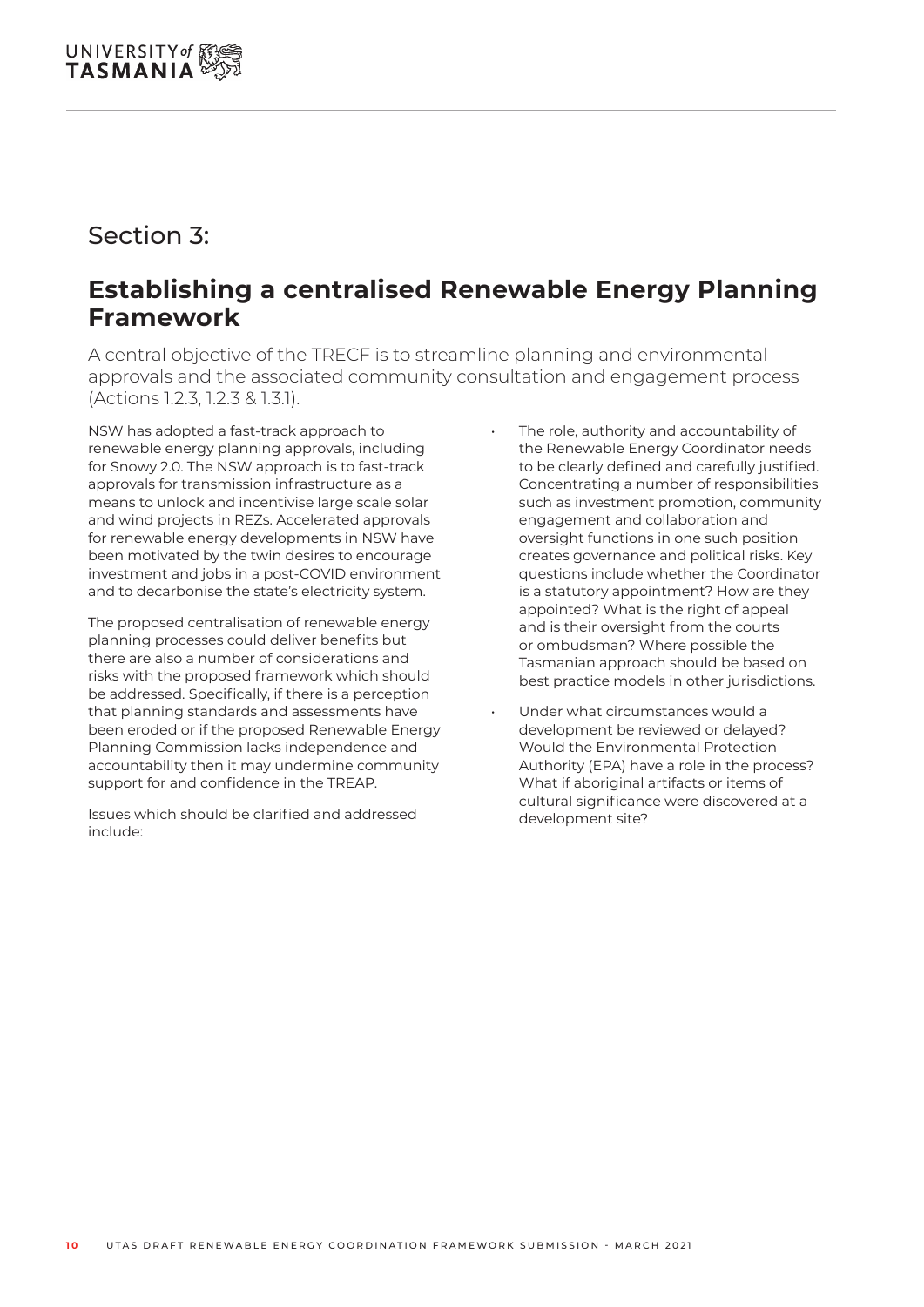## Section 4

### **Establishing community partnerships and benefit sharing**

The fourth and overarching objective of the TRECF is to develop a more structured approach to community collaboration and benefit sharing. As noted in the University of Tasmania's submission to the TREAP (UTAS 2020, pp.58-64), structured collaborations and partnerships with Tasmanian communities will be essential to ensure long-term benefits from the TREAP which, in turn, will enhance community support for the expansion of renewable energy generation in Tasmania.

There is a consensus that effective community engagement involves more than traditional 'top down' consultation where government or developers provide information about a proposal and seek input into design features. Significantly, Objective 3 of the TRECF on "Partnering with Communities" outlines a number of approaches to community engagement and benefit sharing including the development of mechanisms to strengthen community benefits commensurate with project profitability (Action 3.1.1) and formalising community engagement processes (Action 3.3.1).

This approach to community collaboration and benefit sharing is a positive step which should enhance community support for the timely rollout of renewable energy projects within Tasmania's REZs, but much will depend on the design and governance of these reforms. To reassure communities, reform processes should be transparent, lines of accountability formalised, and decision-making authority clarified. As it stands, the draft TRECF consultation document provides few details on specific consultation or benefit sharing methods and models and how best to engage with local community groups and individual community members. As noted in the UTAS submission to the TREAP, both Scotland and Victoria have established frameworks which could be considered in Tasmania (UTAS 2020, pp 58-64).

Further considerations:

It will be important to give careful consideration as to how 'community' is defined for the purpose of the TRECF.

For example, given the growth in smaller scale (including residential) generation and storage the traditional distinction between industry and community has become less clearly defined. Also, careful distinctions between the communities which host renewable energy projects and the wider Tasmanian community need to be established.

- Beyond direct collaboration and benefit sharing with host communities the broader benefits for energy consumers, the Tasmanian economy and community (via employment, dividends and brand value) should be assessed and communicated, especially if public investments and subsidies are involved. Above all, Tasmania's contribution to national emissions reduction should be promoted.
- Given the existing community opposition in some quarters to new energy projects, the importance of community collaboration and support cannot be understated. A collaborative approach to development projects, consistent with and contributing to identified community needs and aspirations, will ensure Tasmania enjoys long-term benefits from achieving the TRET. Any more formal model of community collaboration and benefit sharing should include a defined role for an independent ombudsman to resolve disputes.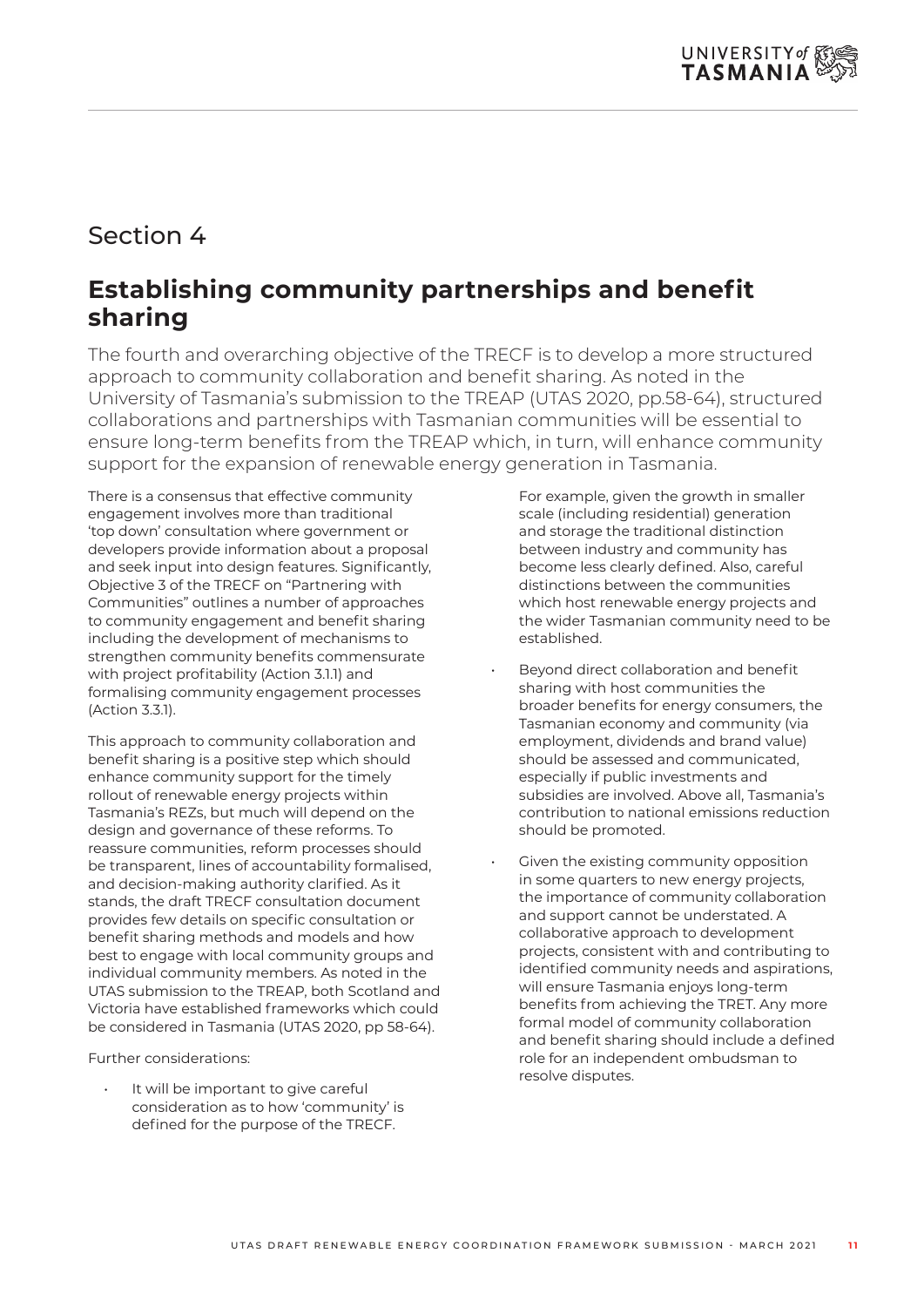### Conclusion

The draft TRECF outlines a number of important initiatives which will help ensure the successful implementation of Tasmania's ambitious Renewable Energy Action Plan.

Developing market structures and incentives to encourage timely investment in new generation while promoting transparency and minimise financial risk to state-owned energy businesses and taxpayers will be important, especially during the transition to the proposed post-2025 market design.

Establishing small-scale REZs based on access to transmission infrastructure and wind and solar resources while minimising environmental and community impacts has the potential to expedite development and enhance community support if they are established by transparent, consultative and evidence-based processes.

Centralised renewable energy coordination and planning can also facilitate development but there are risks which have to be managed. There should be a clear commitment to maintaining existing environmental and planning standards and, in terms of governance, any assessment functions of the proposed Renewable Energy Commissioner should be separate from a development role and the position should be subject to appropriate oversight.

Finally, the draft TRECF consultation paper rightly acknowledges that developing a credible framework for enhancing community collaboration and benefit sharing will help ensure that future renewable energy projects secure community support and deliver long term economic, social and environmental benefits to Tasmanian communities.

This submission endorses the agenda proposed in the TRECF consultation paper but notes that questions of energy market design, REZs, centralised planning and community collaboration and benefit sharing are complex and will require detailed policy development and analysis before the Coordination Framework can meet its stated objectives.

As this submission has noted, experiences in other jurisdictions can be used to help inform the design of the TRECF so long as models from interstate and abroad are adapted to meet Tasmania's unique needs and circumstances. Naturally staff and researchers at the University of Tasmania are willing to continue to work with the Tasmanian Government to develop and promote the state's renewable energy future.